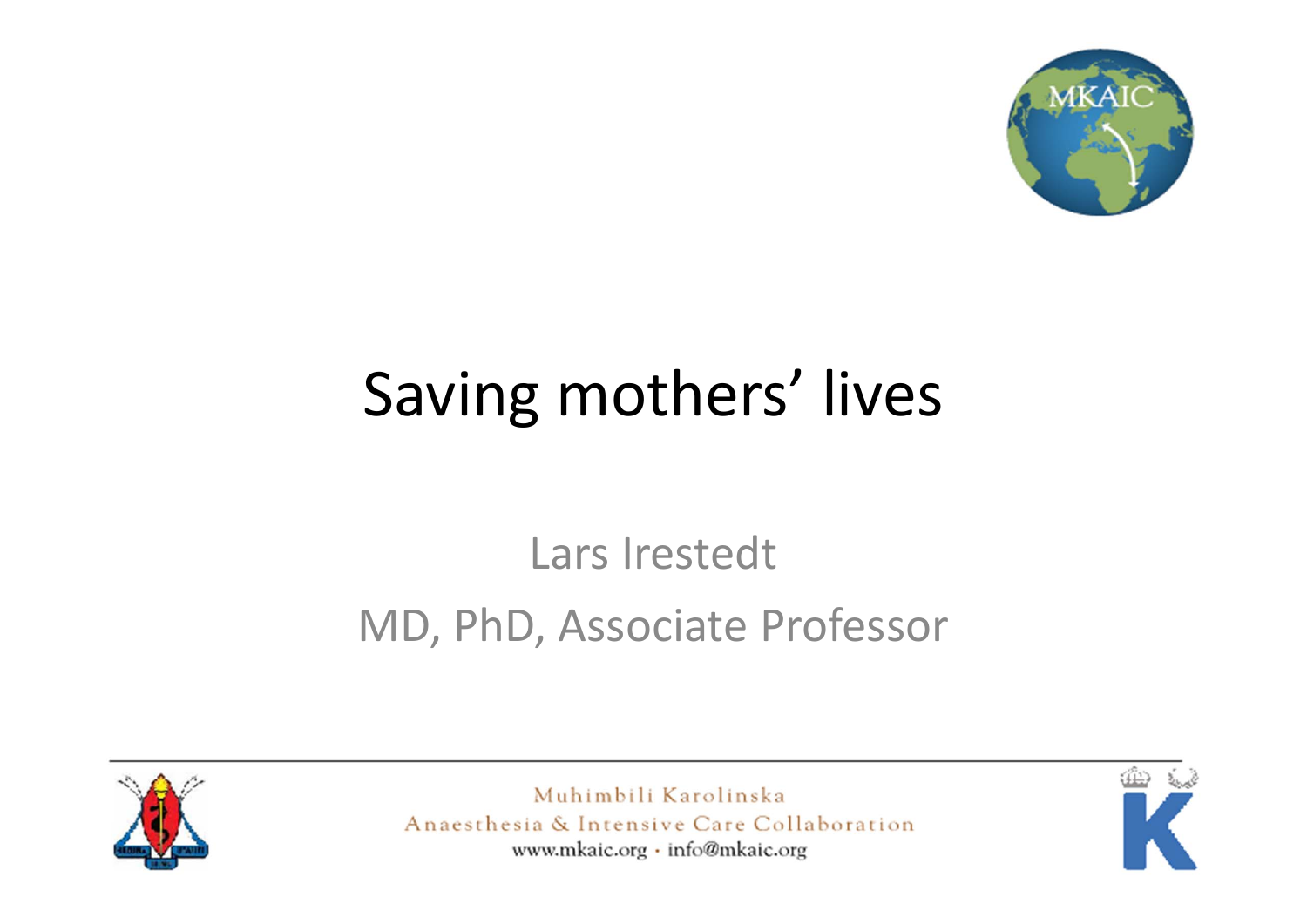

#### Direct anaesthetic maternal mortality



- Regional Anaesthesia
- Improved Training
- More Senior Interest
- Better Co-operation



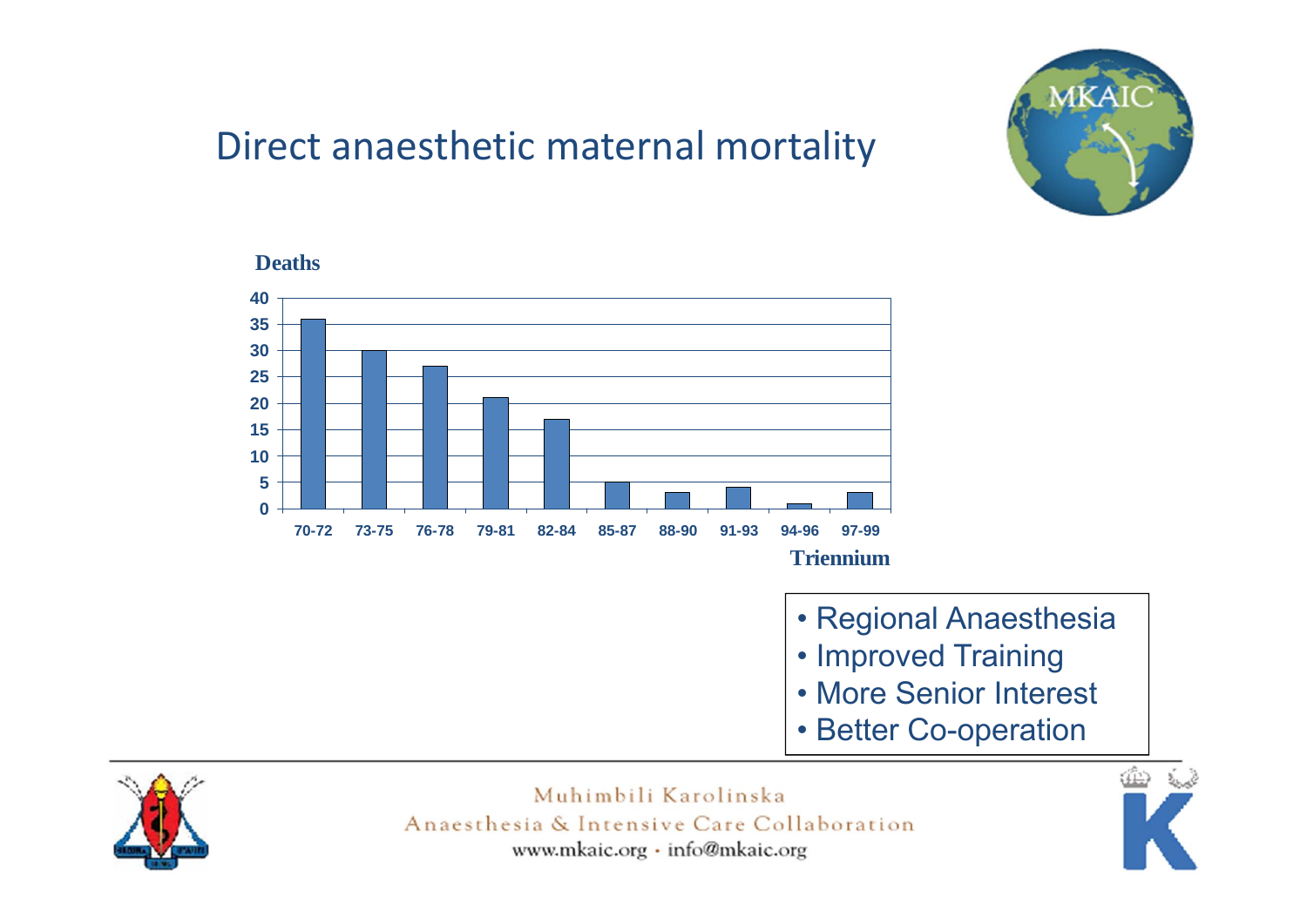### Saving mothers´ lives

CEMACY

**Confidential Enguiry into Maternal and Child Health** 

#### Saving Mothers' Lives:

Reviewing maternal deaths to make motherhood safer - 2003-2005



#### Confidential enquiry into maternal and child health 2003‐2005



Muhimbili Karolinska

Anaesthesiwww.cemach.org.ukollaboration

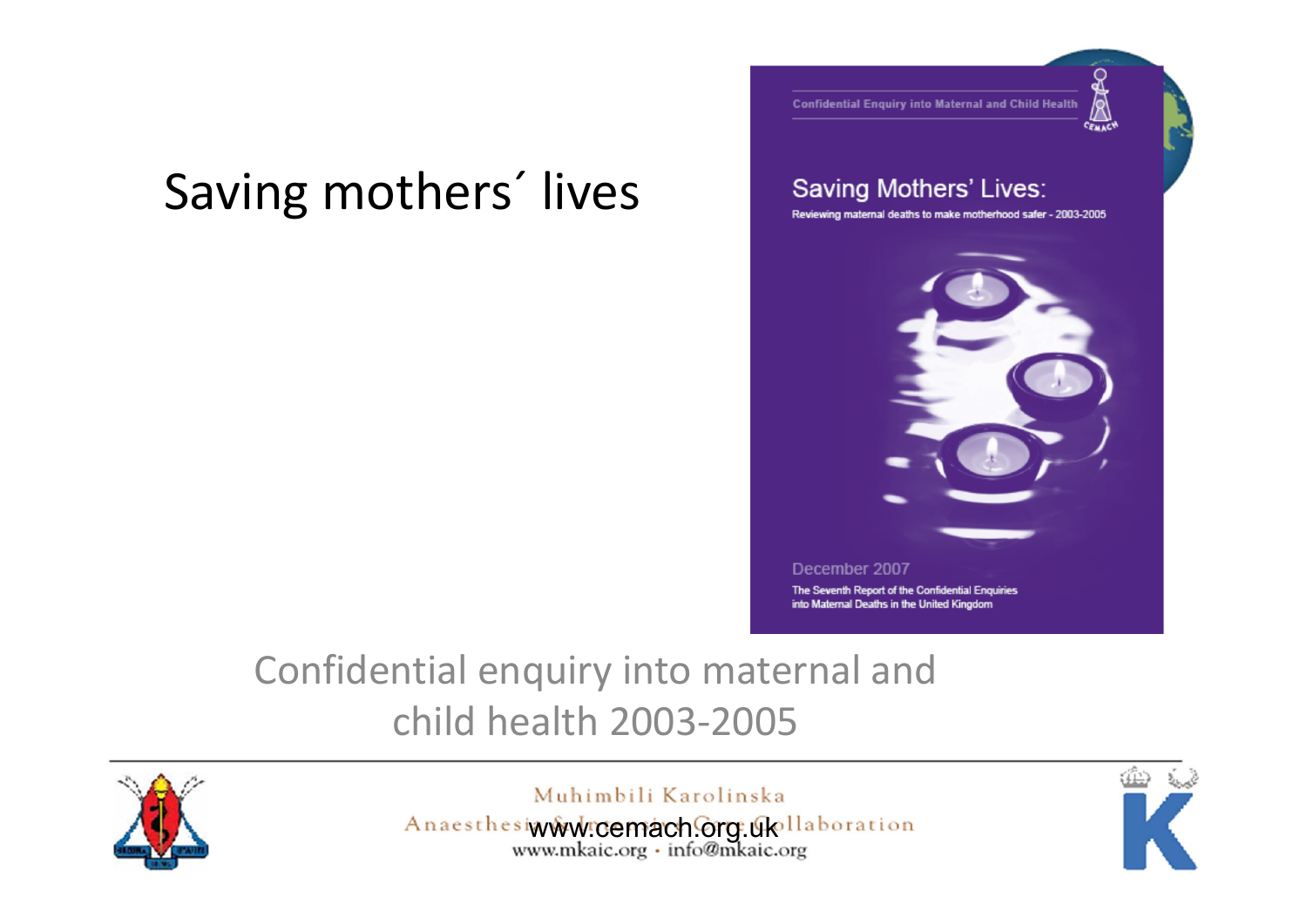#### The Global View:



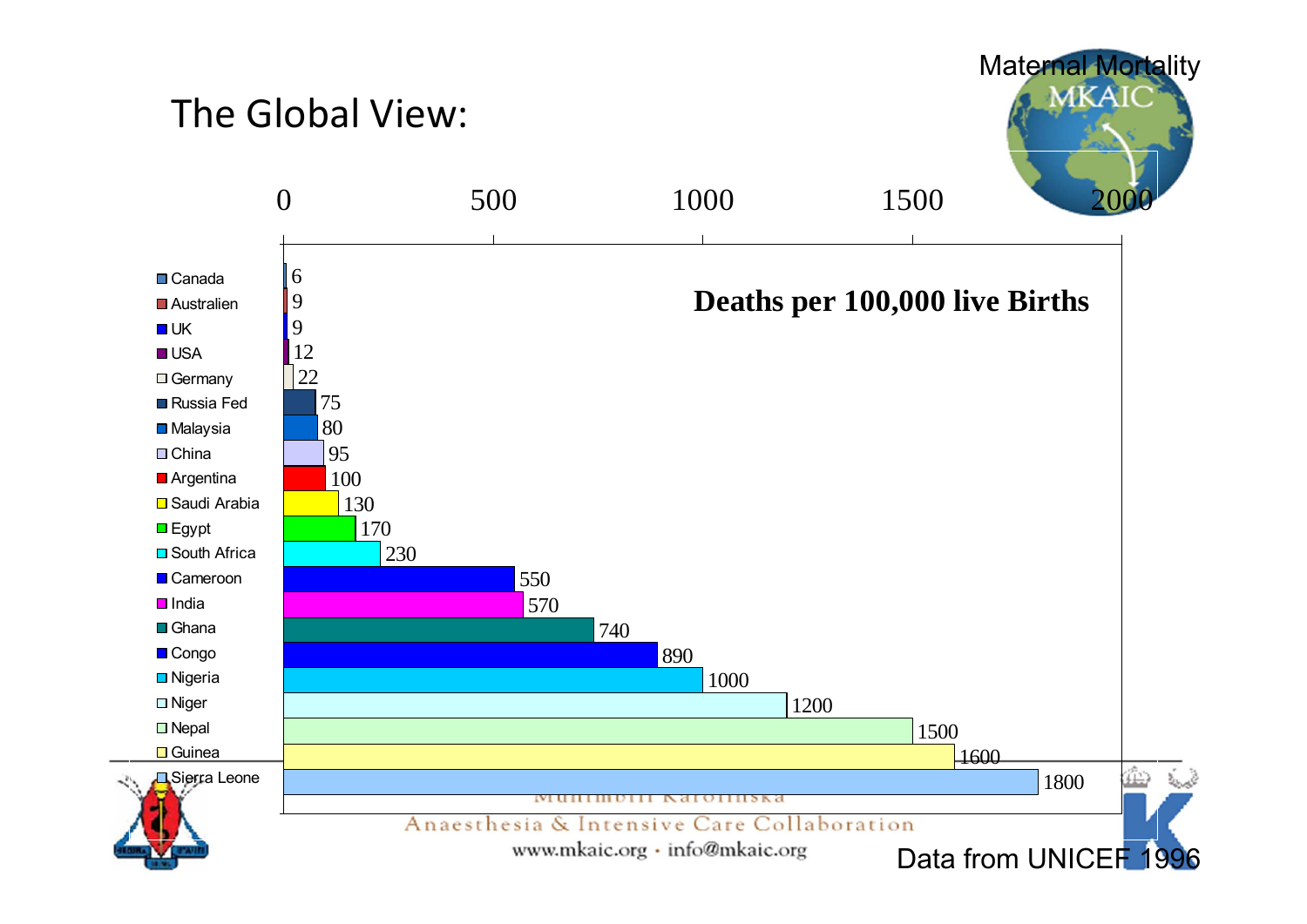



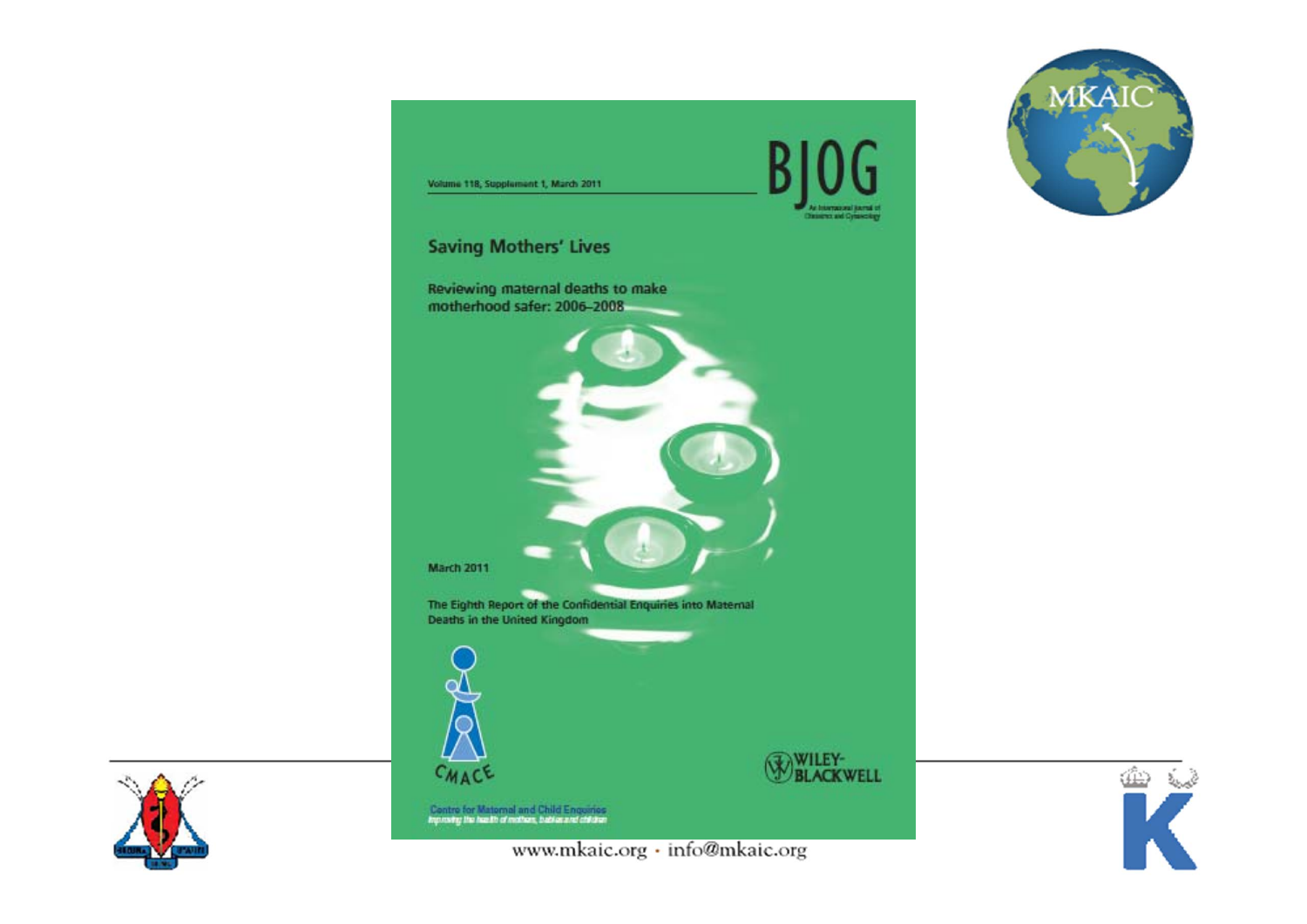## History of CEMD



- Series of triennial reports 1952‐present
- 1952‐1984England & Wales
- 1985-present UK
- 1CEMD CEMACH/CEMACE
- •

(January 2009 Ireland (2009‐11))?



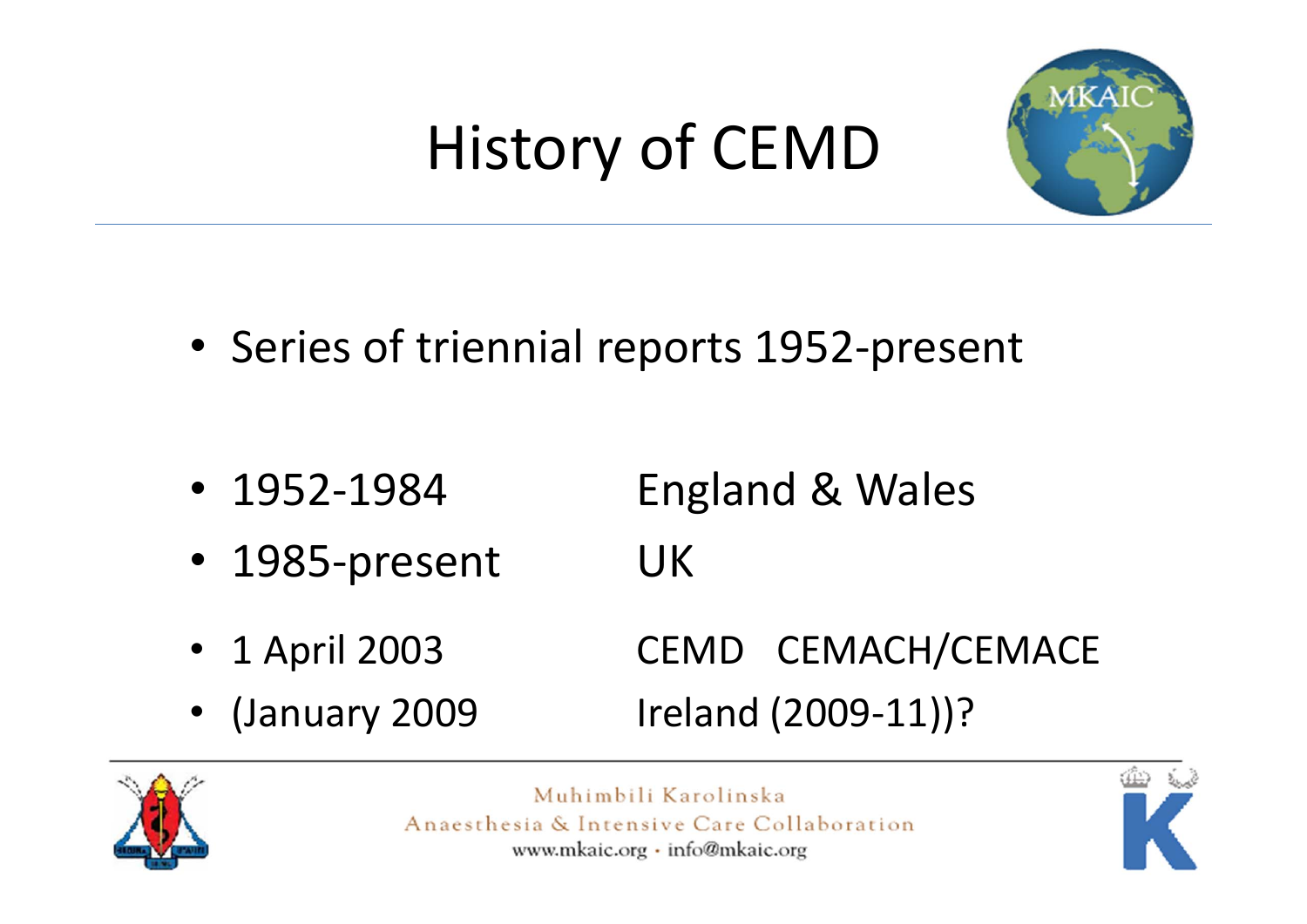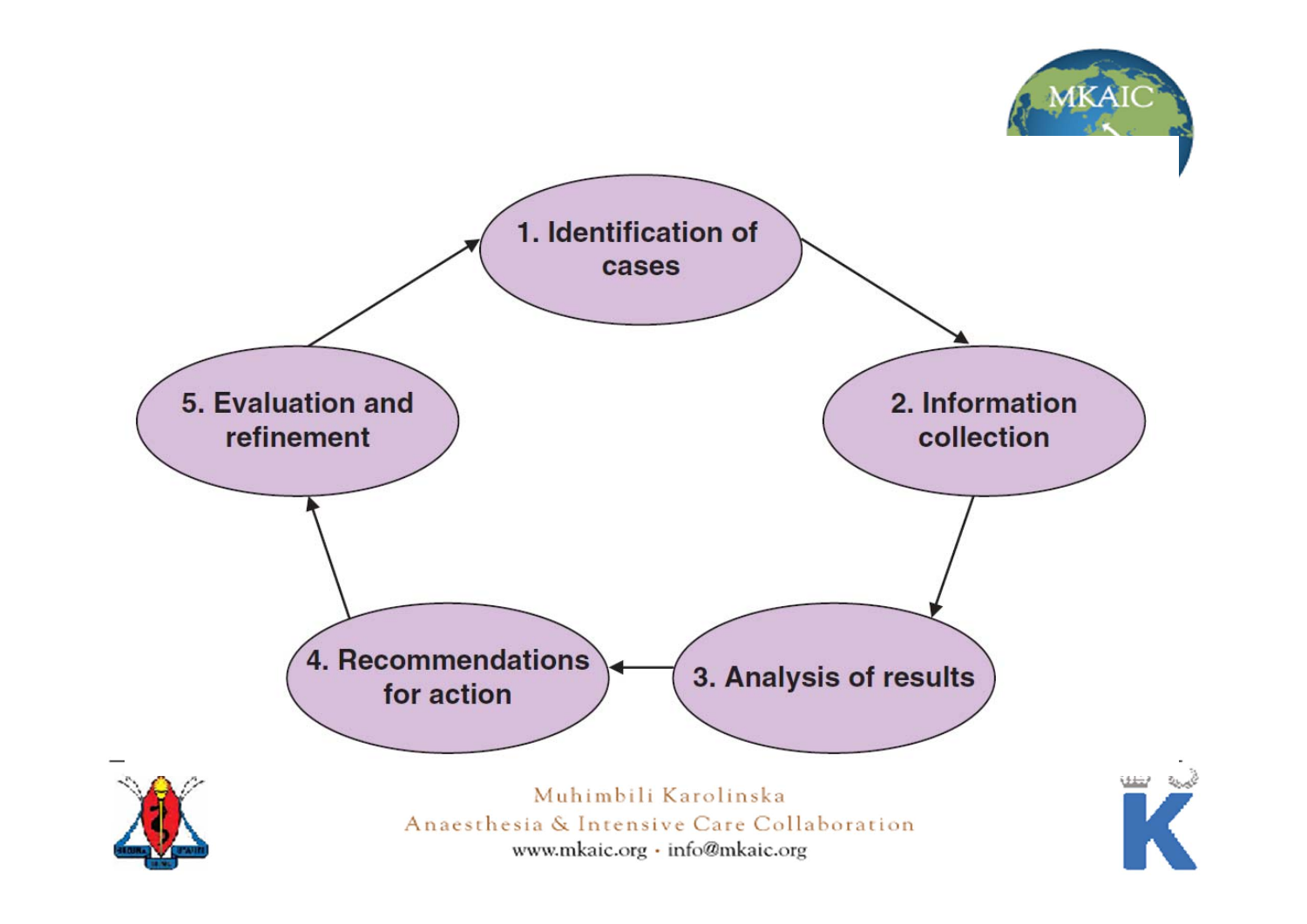# Causes of death: definitions



| 'Maternal death' |                              | Pregnancy 42 days post |
|------------------|------------------------------|------------------------|
| 'Direct'         | Obstetric diseases           |                        |
| 'Indirect'       | <b>Pre-existing diseases</b> |                        |

'Coincidental' (fortuitous)

'Late' 42I year



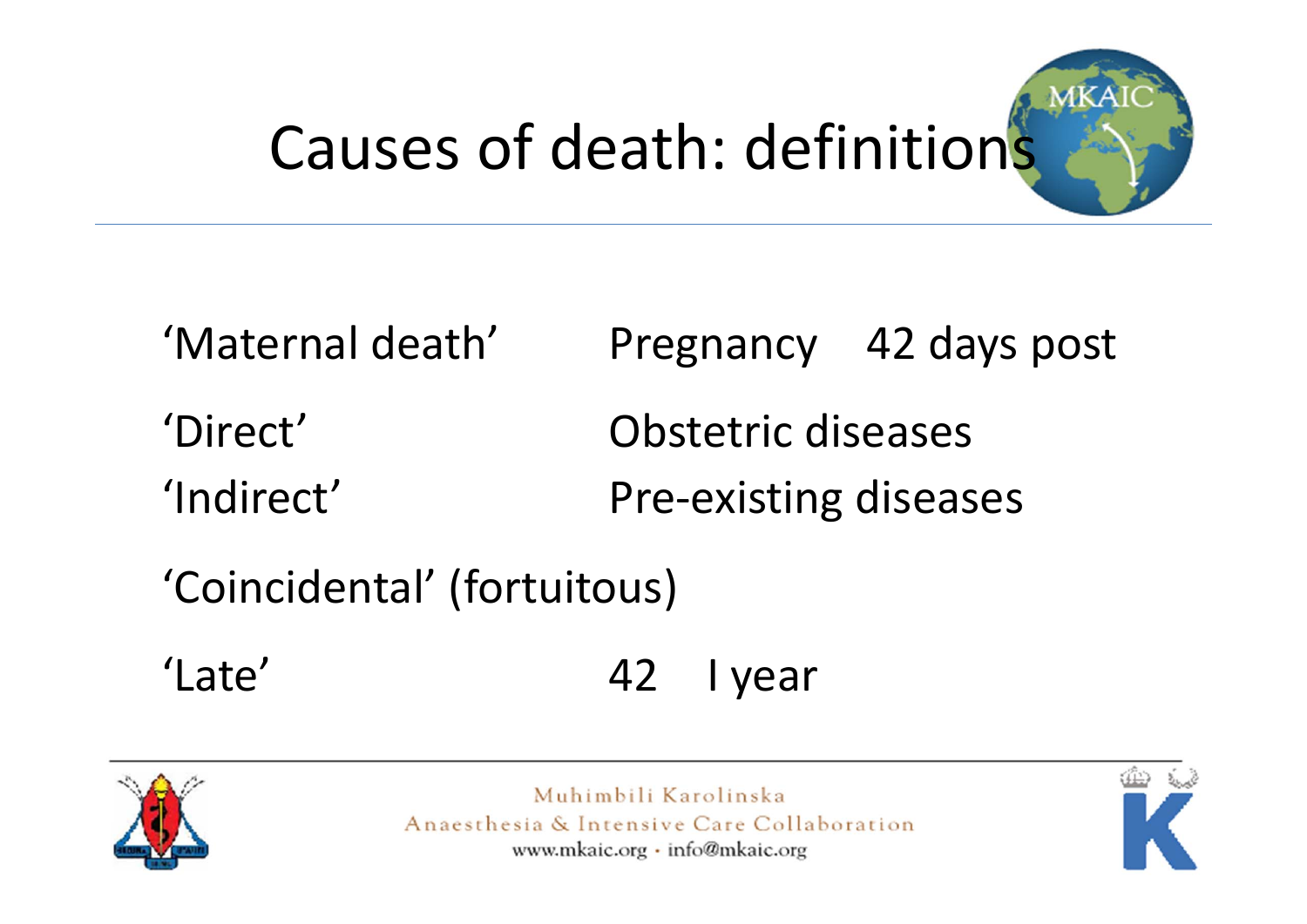

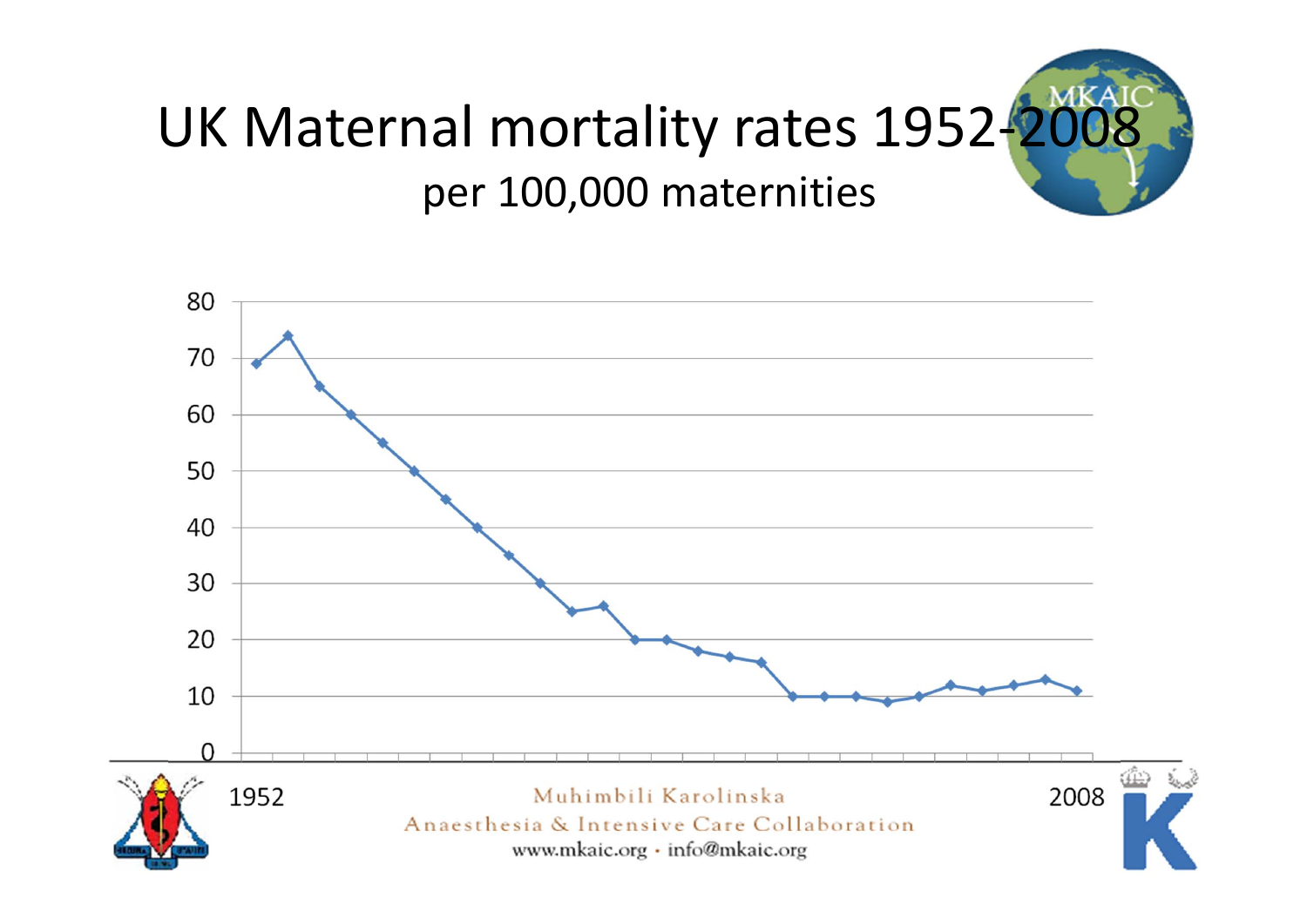

|             |      | lower & upper estimates |
|-------------|------|-------------------------|
| Sweden      | 6    | $(3-8)$                 |
| <b>UK</b>   | 7    |                         |
| Germany     | 7    | $(6-9)$                 |
| France      | 8    | $(5-14)$                |
| Canada      | 12   | $(7-20)$                |
| <b>USA</b>  | 24   | $(20-27)$               |
| Afghanistan | 1400 | $(750 - 2600)$          |



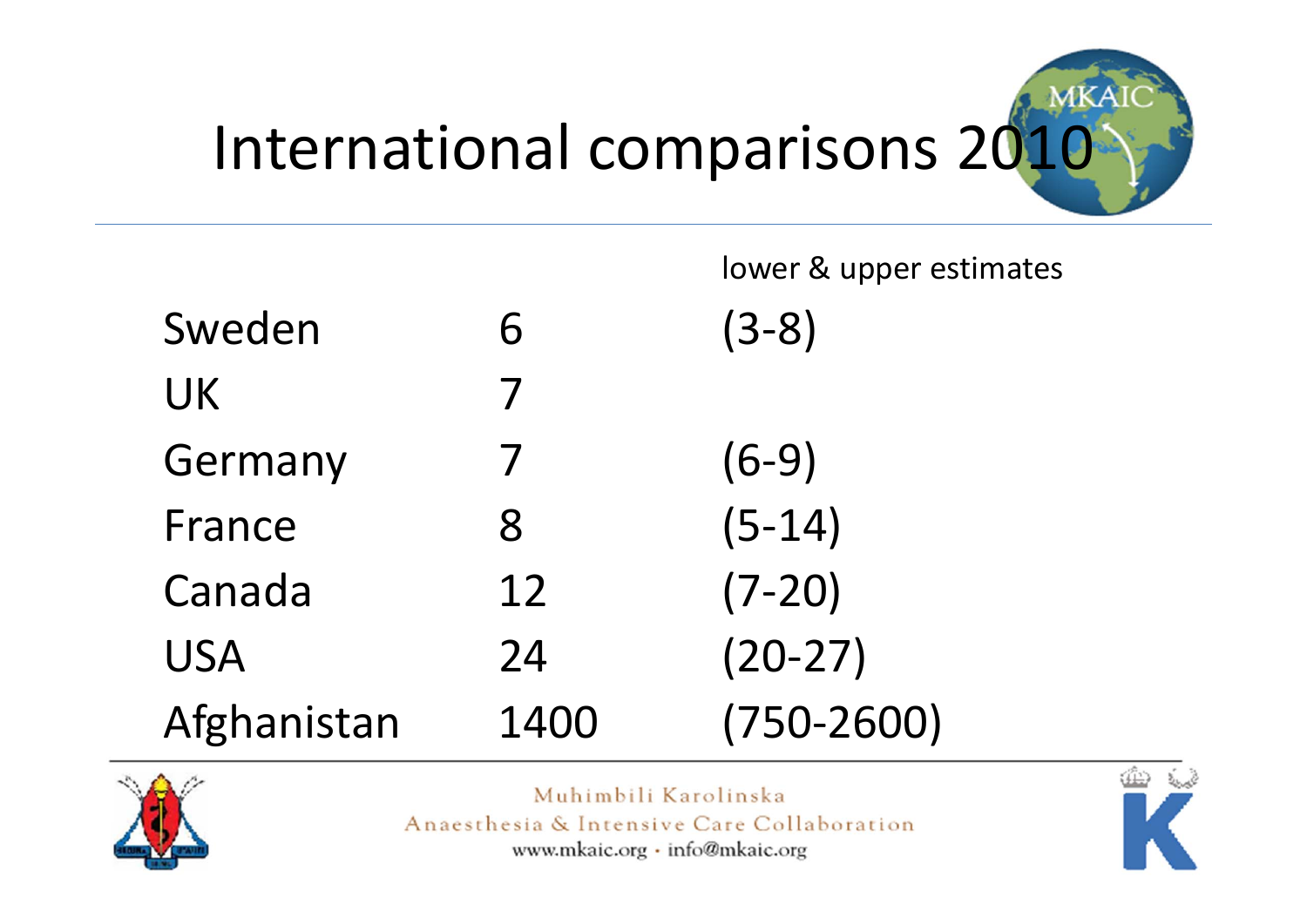# Top 10 Recommendations 2003

- 1. Pre‐conception care
- 2. Easy access
- 3. Seen within 2 weeks
- 4. Immigrant women
- 5. Treat systolic HT
- 6. Risks of CS & placenta praevia
- 7. Critical incident reporting & learning
- 8. Training for recognising serious illness
- 9. MOEWS

#### 10. Guidelines – obesity, sepsis, early pregnancy





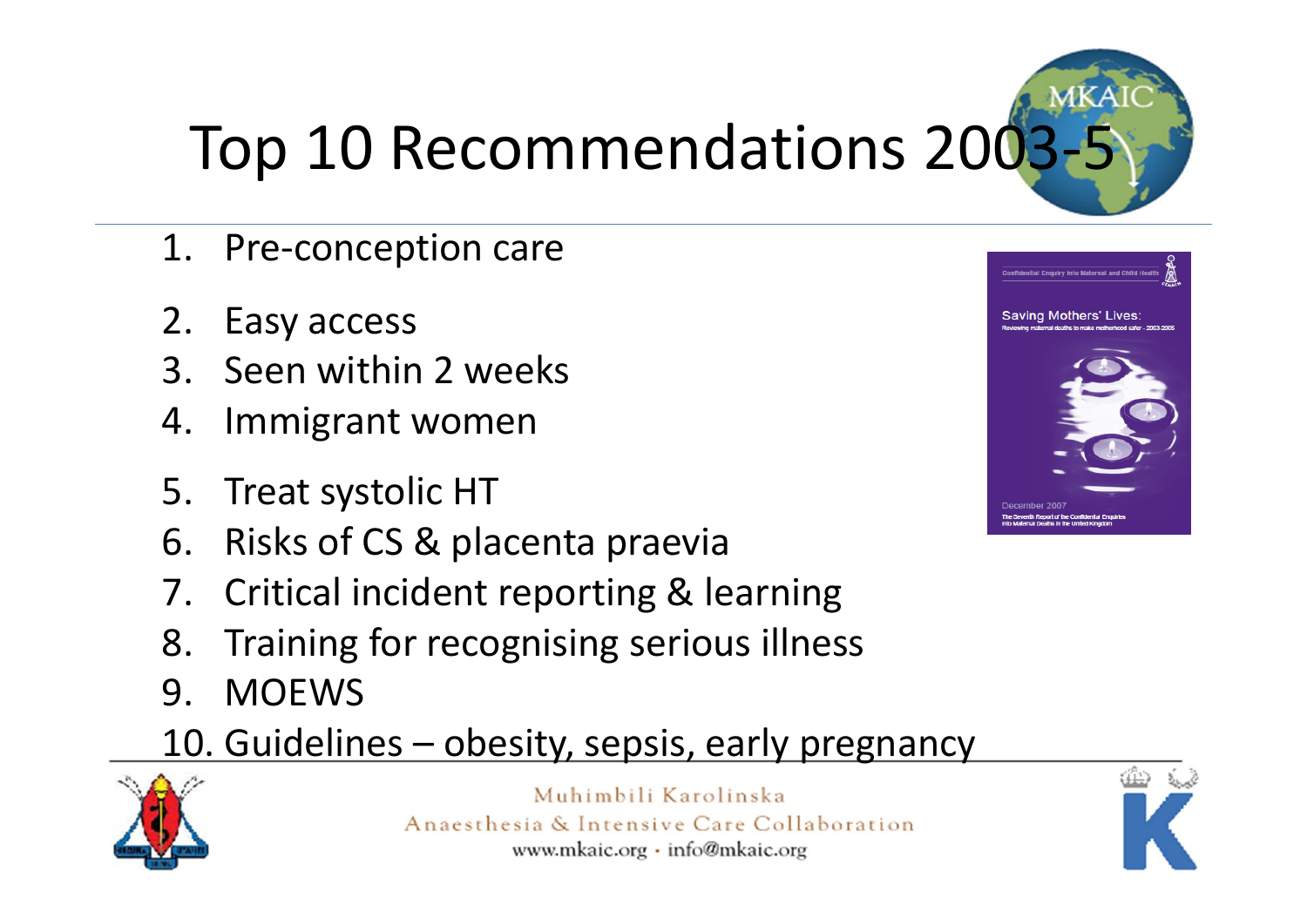## Top 10 Recommendations 200

- 1. Pre-conception counselling
- 2. Interpretation services
- 3. Communication & referral
- 4. Multidisciplinary specialist care
- 5. BACK TO BASICS: Clinical skills and training
- 6. Recognising and managing sick women
- 7. Treat systolic HT
- 8. Sepsis
- 9. Incident reporting
- 10. Pathology





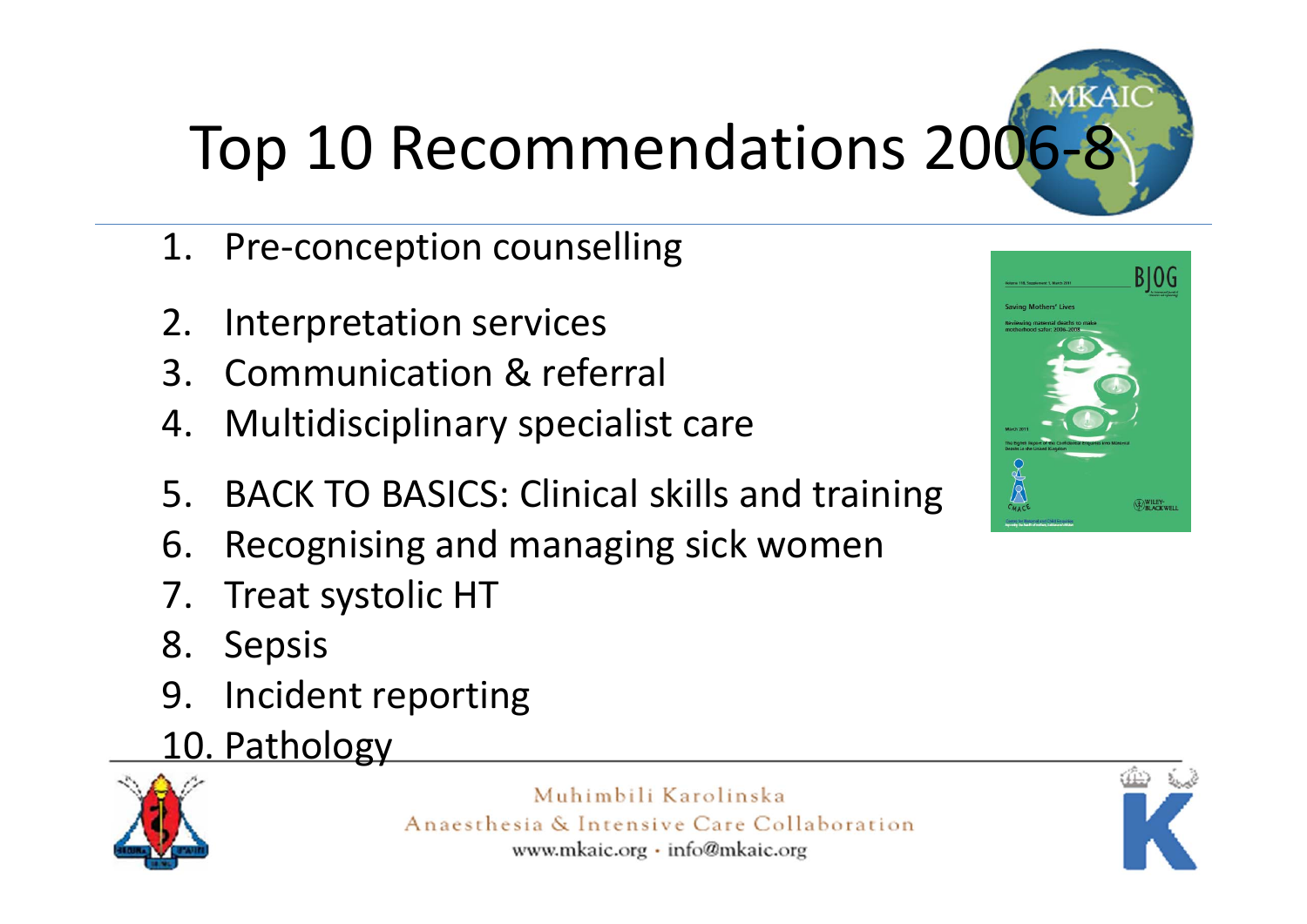

## The bad news: 2006‐8

- •• Indirect deaths unchanged
- •Sepsis worse
- •• Substandard care remains
- •• Back to basics & teamworking
- •Communication, referral & involvement



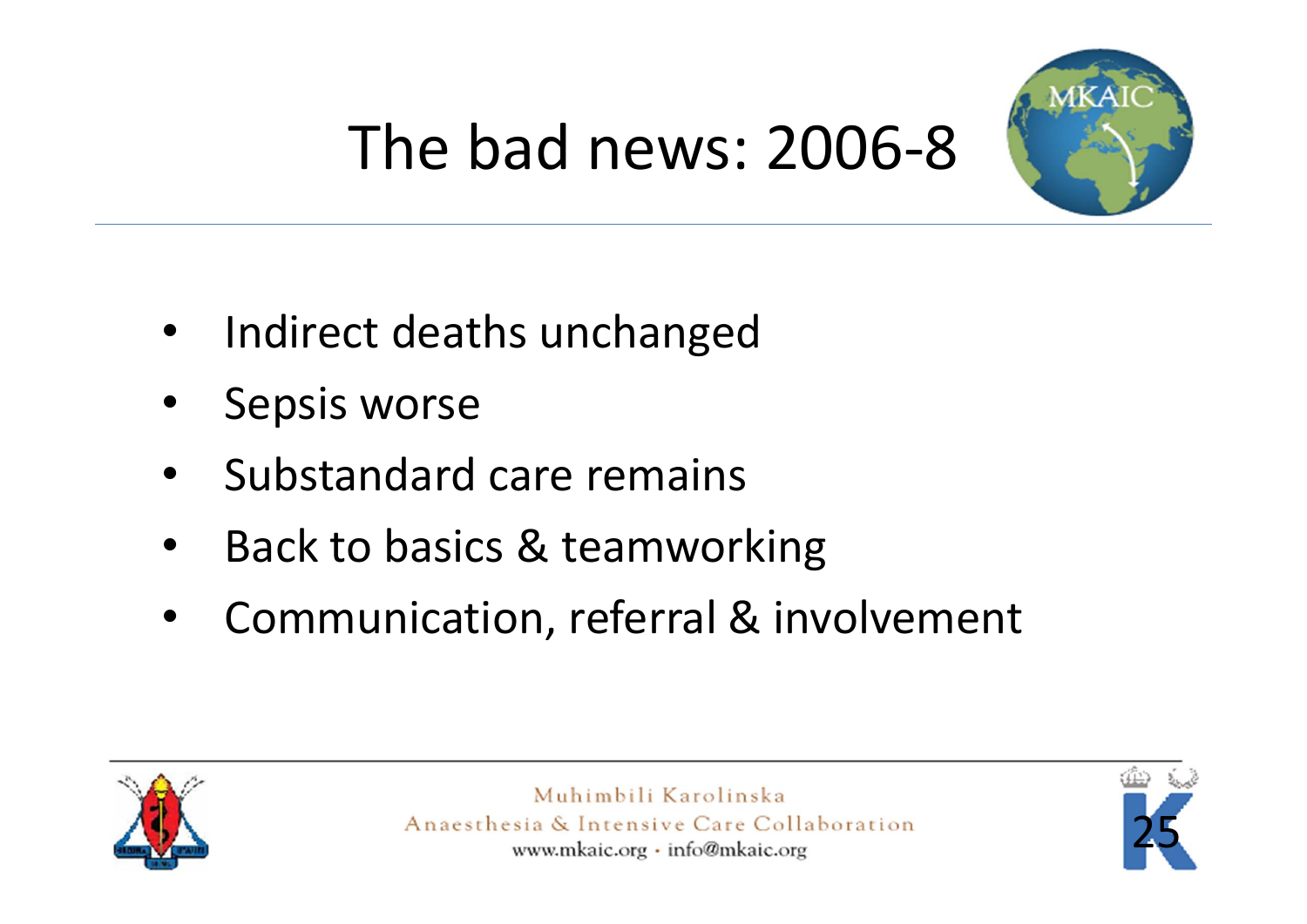

### Causes of death: 2006‐8

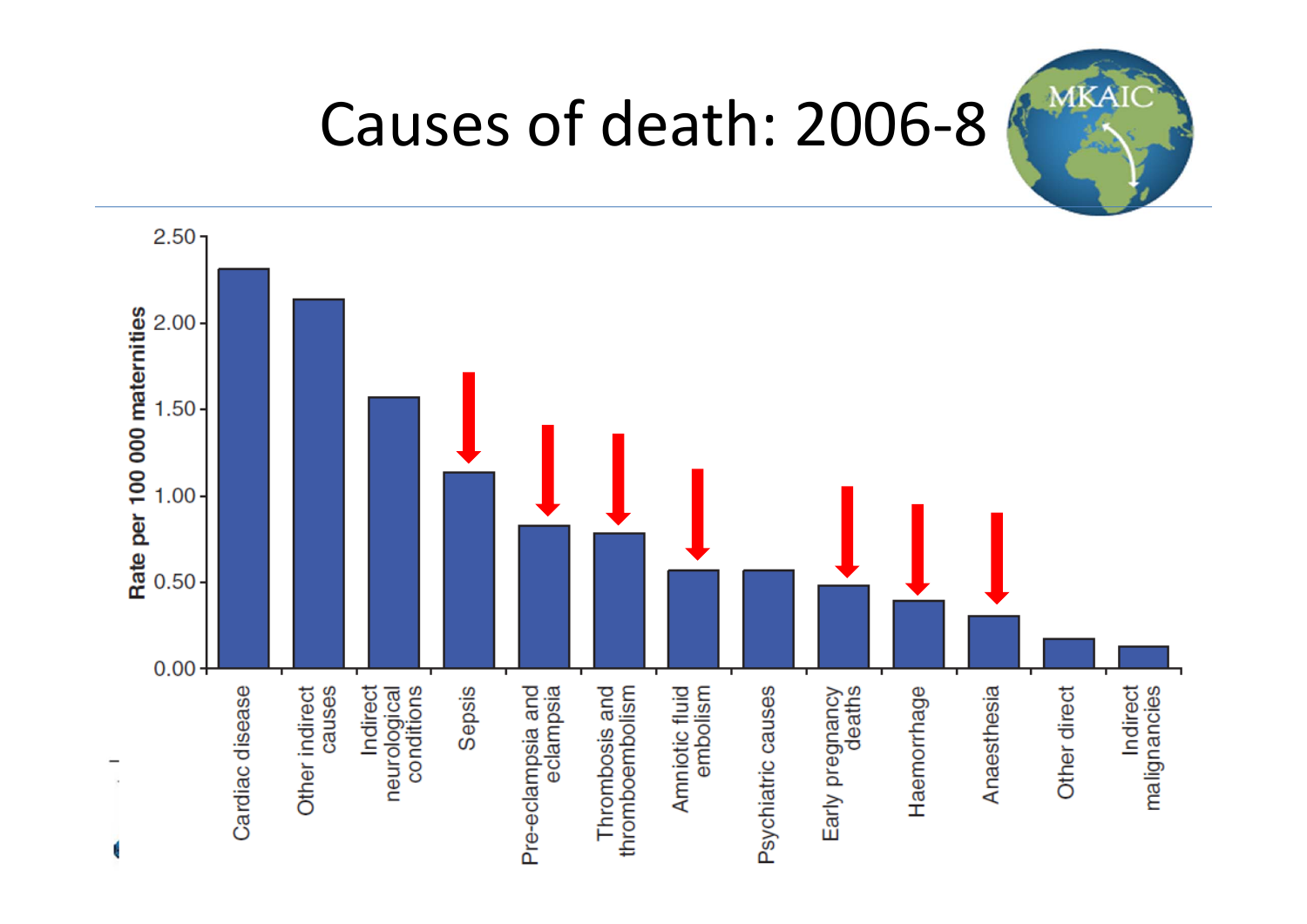



#### CEMACE 2006-8

Treat at systolic ≥ 150

CEMACH 2003-5

Treat at systolic ≥ 160



*(Martin et al, Obstet Gynecol 2005)*

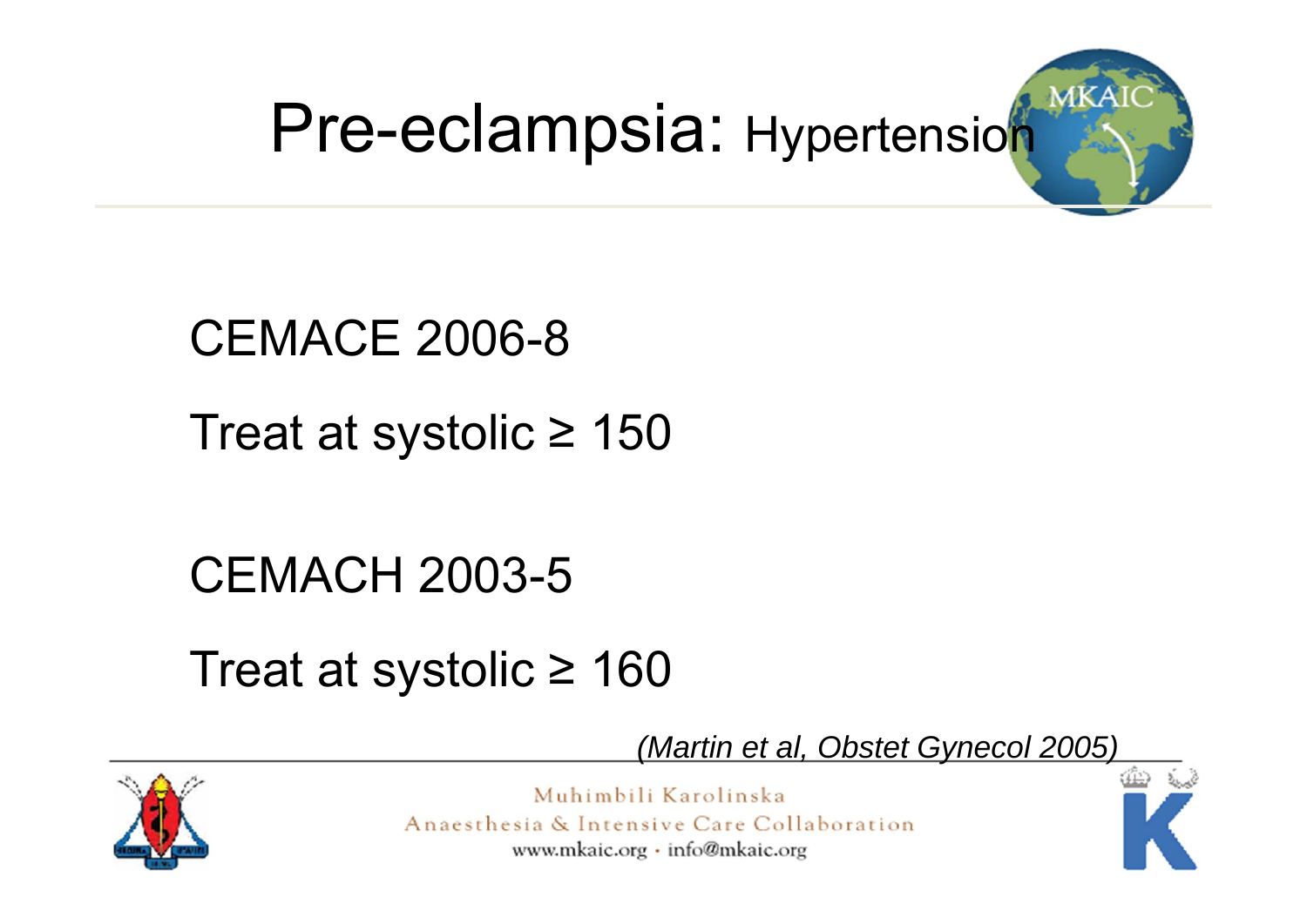

### Top 10 Recommendations

- 1. Pre‐conception care
- 2. Easy access
- 3. Seen within 2 weeks
- 4. Immigrant women
- 5. C Treat systolic HT
- 6. Risks of CS & placenta praevia
- 7. Critical incident reporting & learning
- 8. Training for recognising serious illness
- 9. MOEWS
- 10. Guidelines obesity, sepsis,
- 
- 5. BACK TO BASICS: Clinical skills and training

1. Pre‐conception counselling

2. Interpretation services

3. Communication & referral

4. Multidisciplinary specialist care

- 6. Recognising and managing sick women
- 7. Treat systolic HT
- 8. Sepsis
- 9. Incident reporting



Muhimbil OKapathology<br>Anaesthesia & Intensive Care Collaboration www.mkaic.org · info@mkaic.org



**BIOG**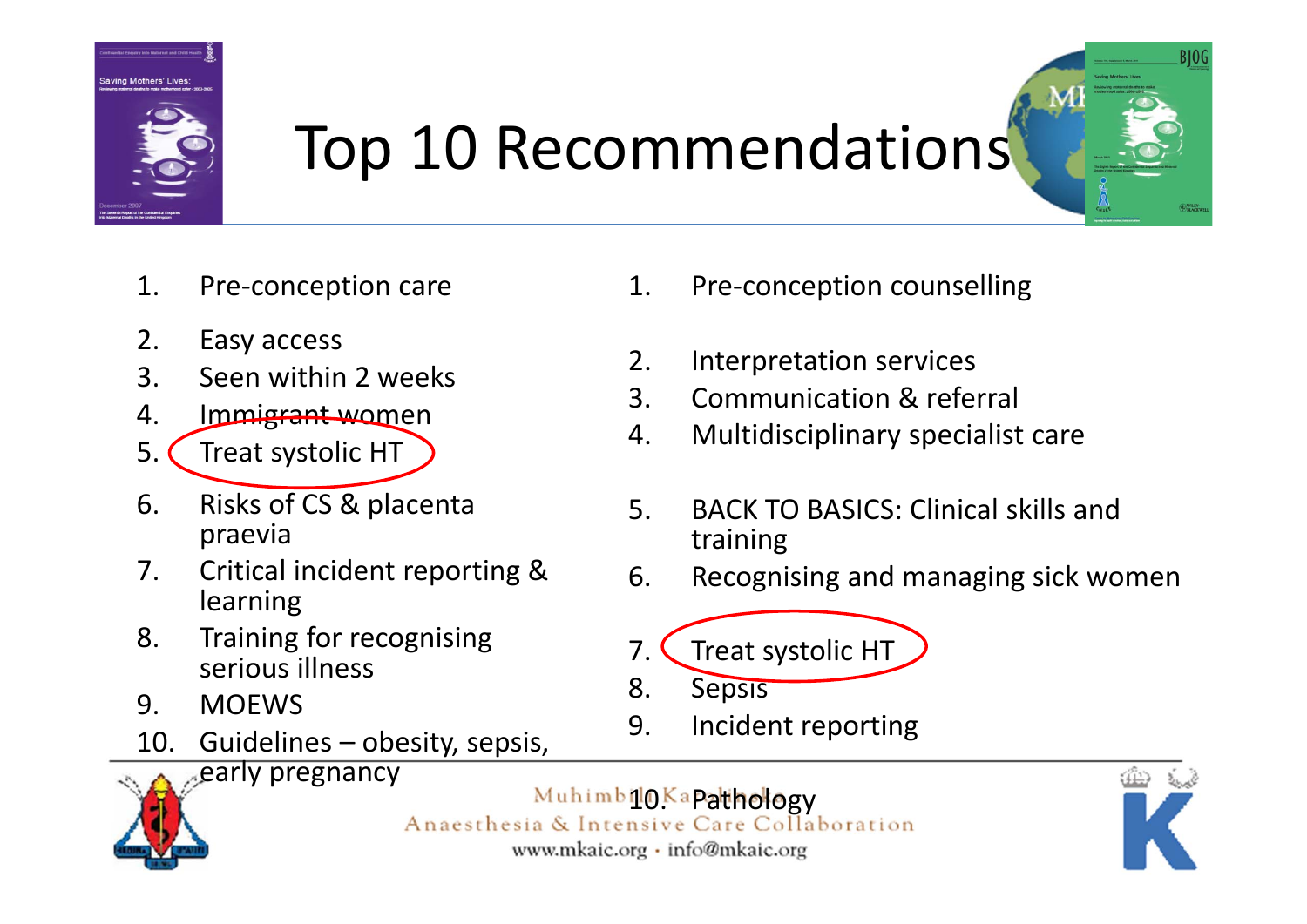## Pre-eclampsia: Hypertension



CEMACH 2003-5

#### Treat at systolic ≥ 160

*(Martin et al, Obstet Gynecol 2005)*

Consider pressor response to intubation



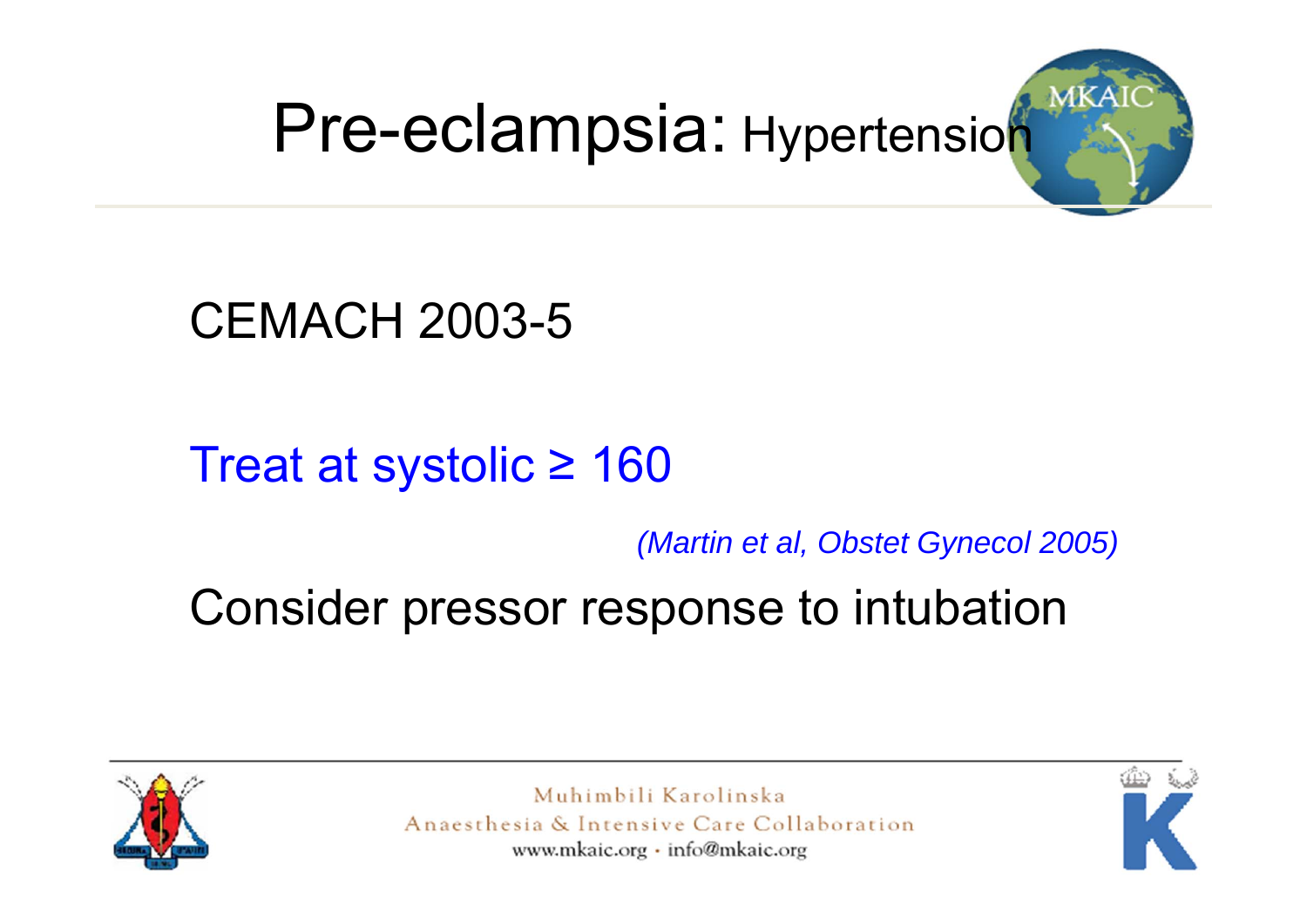### Confidential Enquiries



Recurrent themes:

- – $-$  Failure to recognise problems
- Failure to take action
- Failure to refer
- – $-$  Inappropriate delegation to junior staff
- –Poor or non‐existent teamworking

*CEMACH*, *CESDI & NCEPOD*



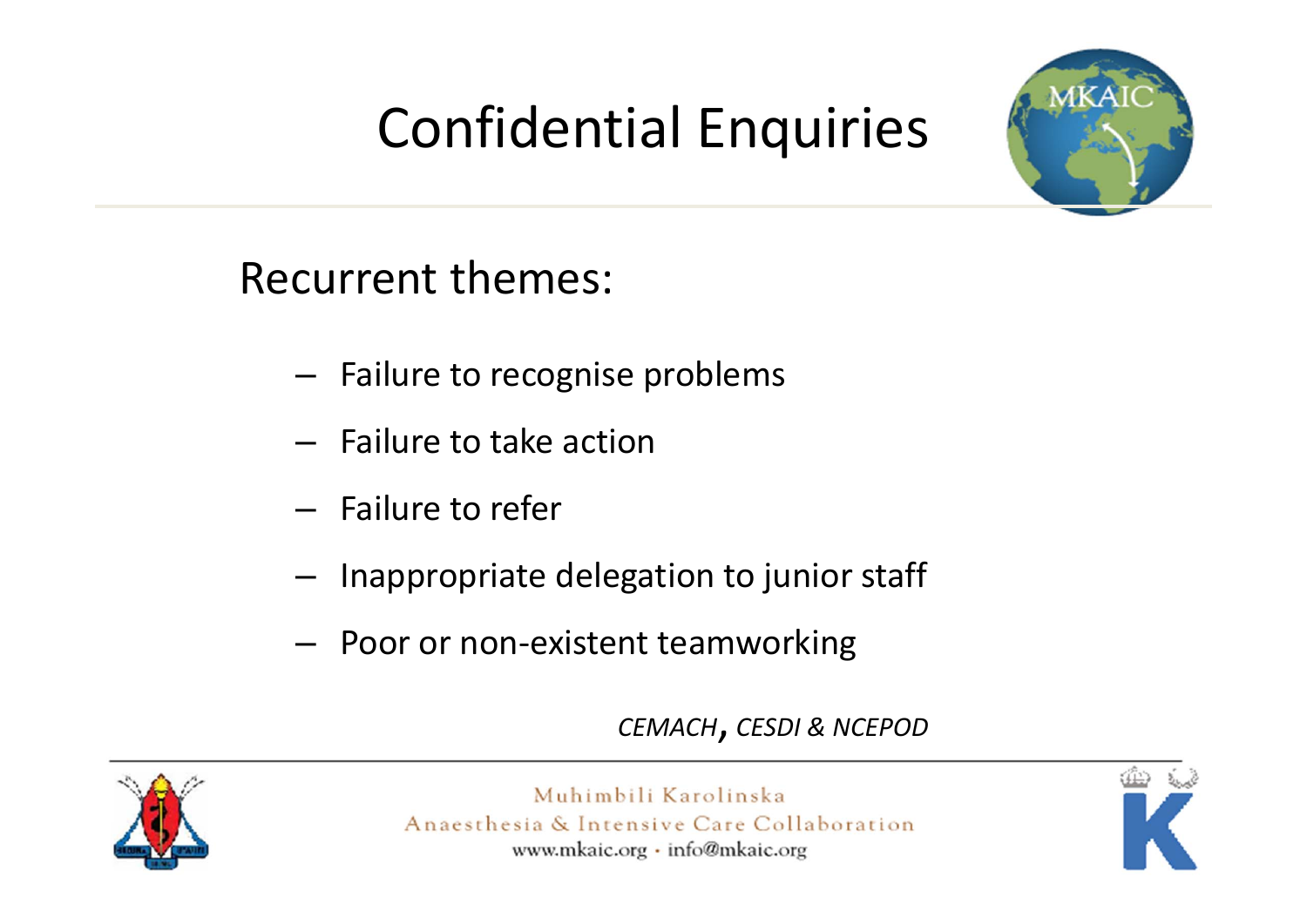

- 127 cases (49%) had anaesthetic involvement
- 7 deaths directly related to the anaesthetic
- 18 deaths anaesthetic managemtent contributed to death
- 12 deaths anaesthetic involvement too late



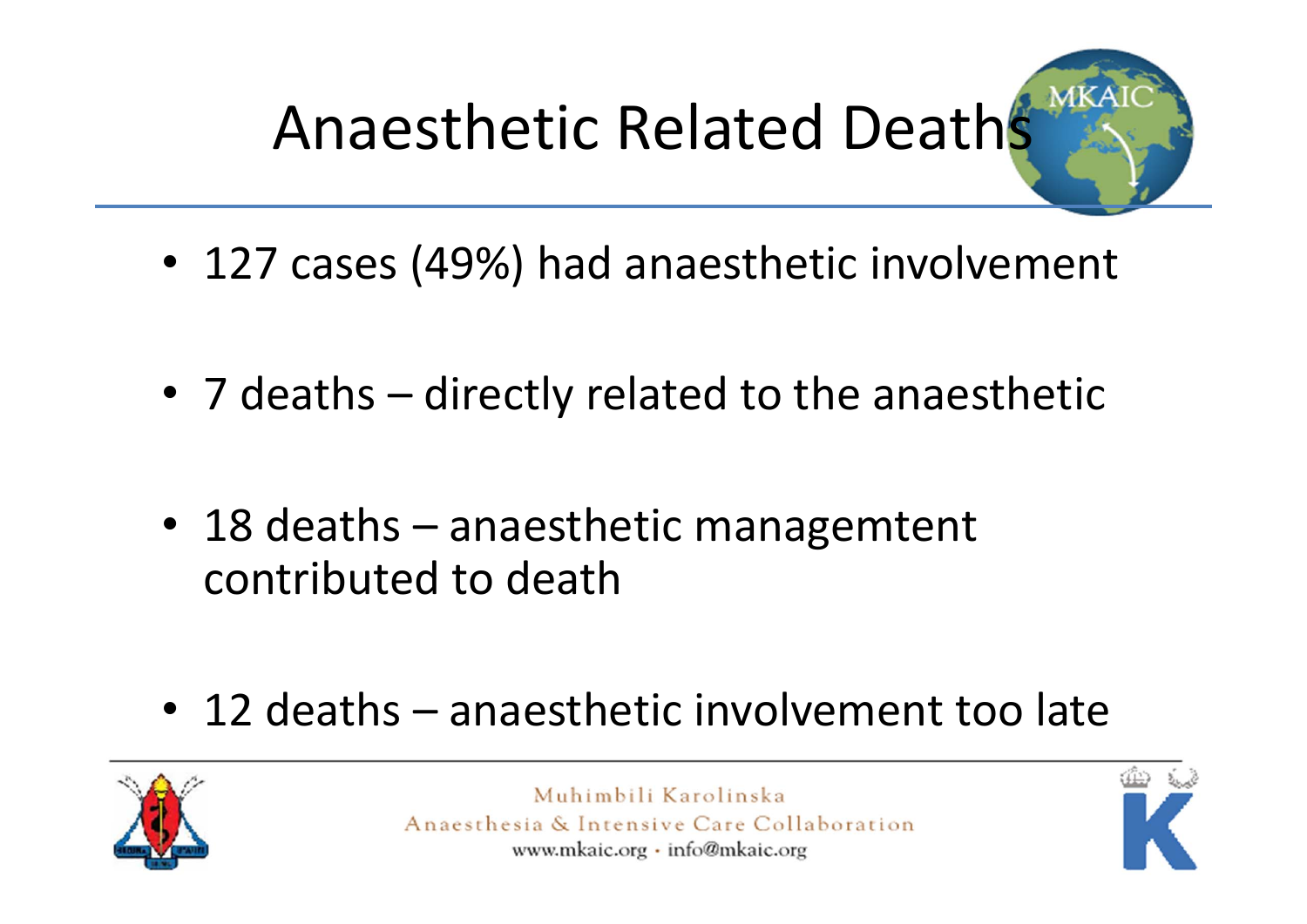### Case 1



- Failed intubation
- Oxygenation via iLMA
- Unrecognised oesophageal intubation increasing hypoxia and no  $ETCO<sub>2</sub>$
- 2<sup>nd</sup> dose thiopentone and NDMR given despite coughing
- No cricothyroid access attempted
- •• Patient had working epidural – not topped up



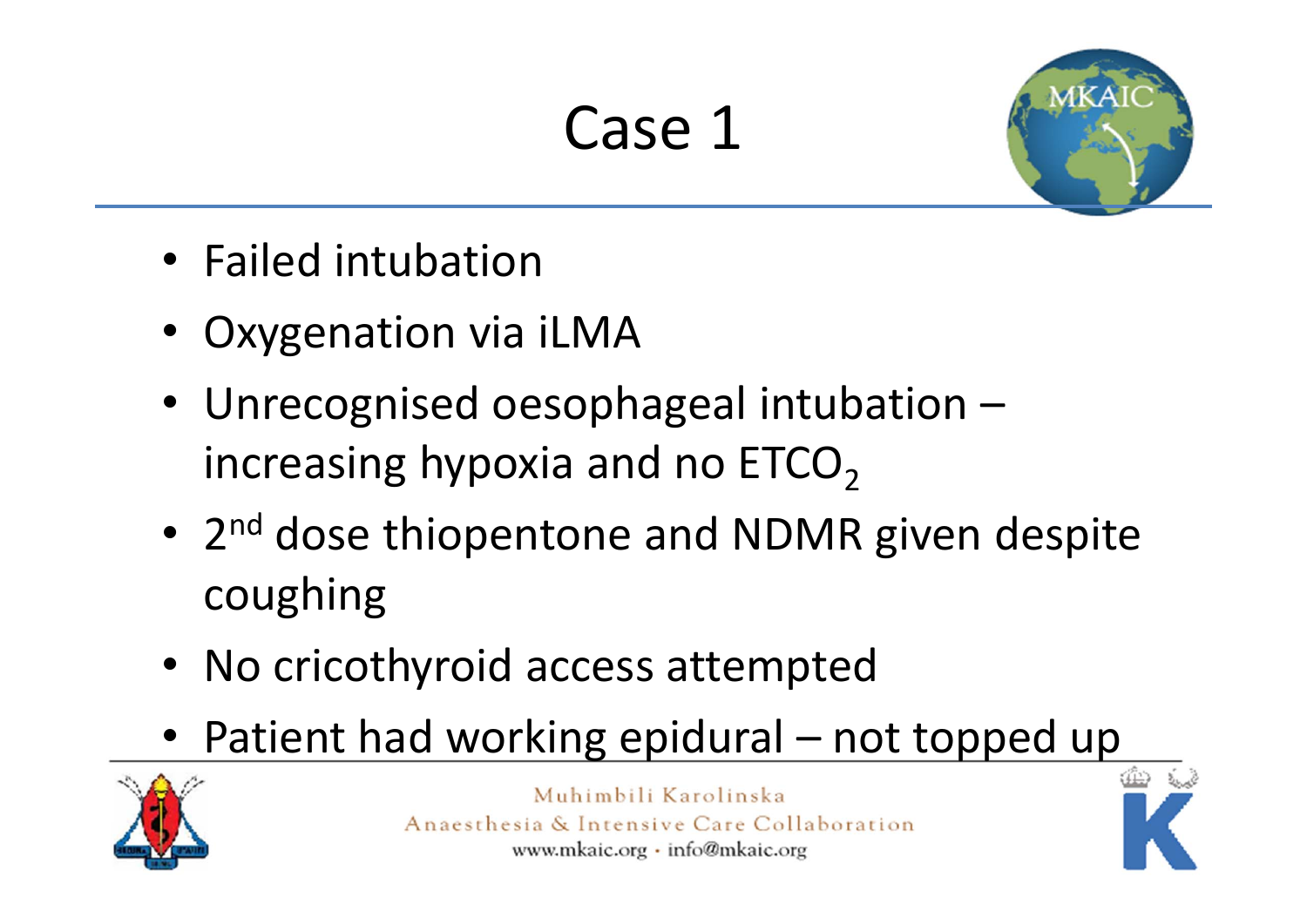## Case 2



- Aspirated on emergence from GA for section
	- Cat 1 section for APH placenta praevia
	- and the state of the state Bleeding settled and CVS stable
	- Not starved
	- –No documentation whether cat 1 required
- Full stomach learning point
	- – Fully awake and protecting airway prior to extubation
	- –Consider nasogastric tube



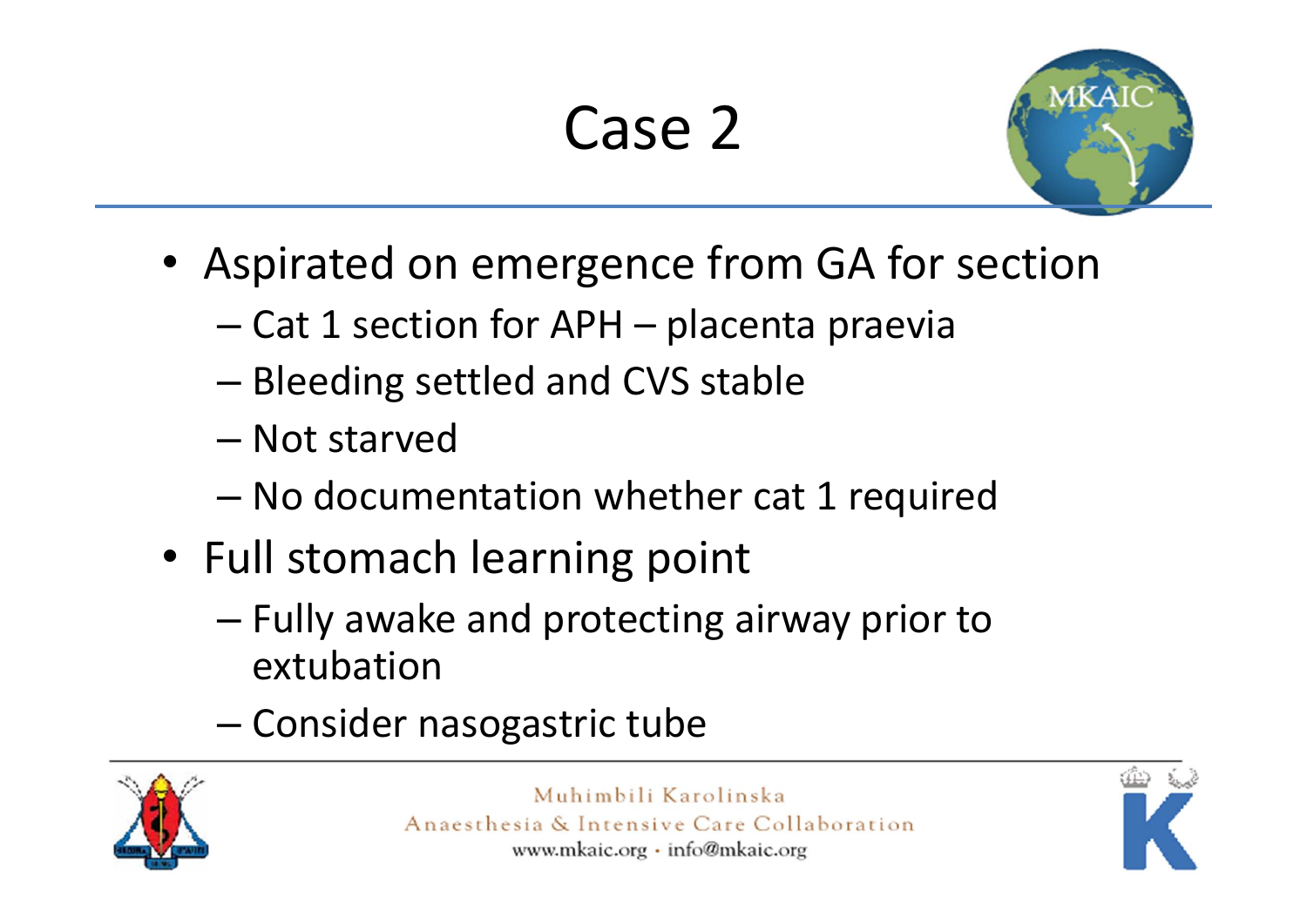### Substandard Care



- 6 out of 7 cases
	- –Not necessarily the cause of death



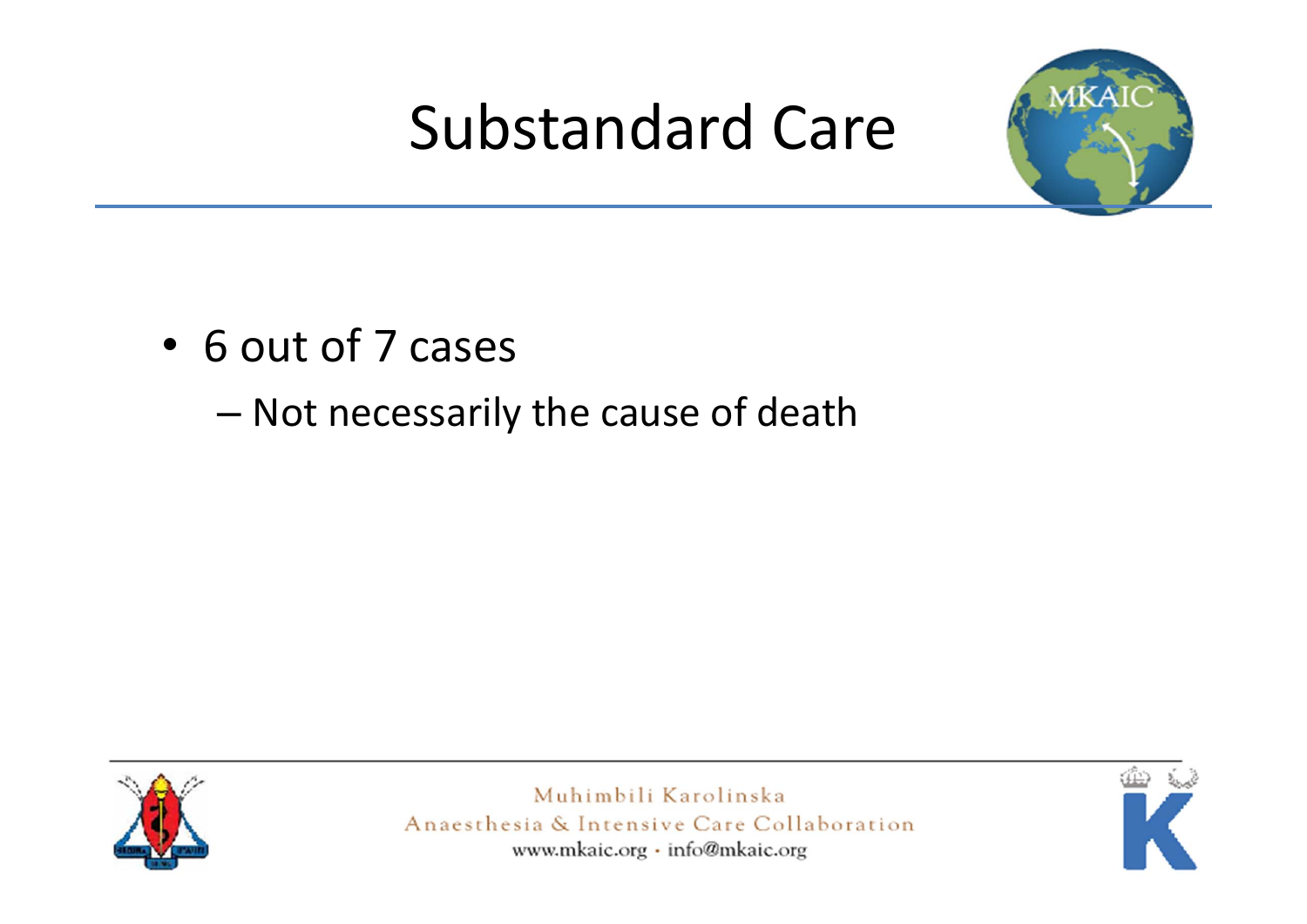# Deaths in which Anaesthetic Contributed

- $\bullet$ • 18 deaths
	- $-$  10 failure to recognise serious illness
	- 8 poor management of pre‐eclampsia/eclampsia
	- –6 poor management of sepsis
	- –5 poor management of PPH
	- –5 poor management of haemorrhage in early pregnancy
	- –12 failure to consult with anaes or critical care early
	- –9 obesity
	- 1 anaphylaxis
	- $-$  1 thromboprophylaxis